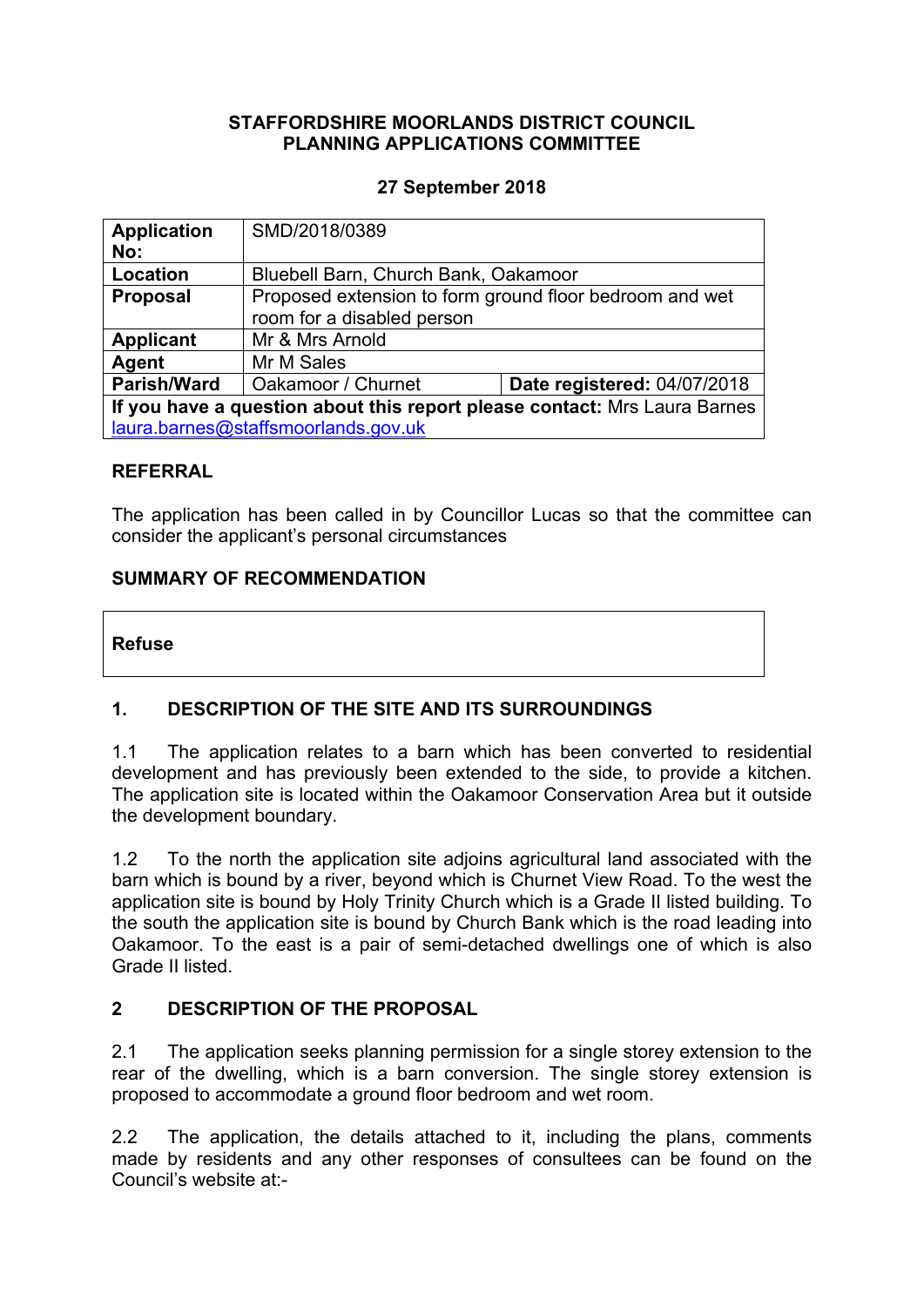[http://publicaccess.staffsmoorlands.gov.uk/portal/servlets/ApplicationSearchServlet?](http://publicaccess.staffsmoorlands.gov.uk/portal/servlets/ApplicationSearchServlet?PKID=124076) [PKID=124076](http://publicaccess.staffsmoorlands.gov.uk/portal/servlets/ApplicationSearchServlet?PKID=124076)

#### **3 RELEVANT PLANNING HISTORY (APPLICATION SITE AND SURROUNDING AREA)**

**SMD/2005/1078** Change of use of agricultural building to dwelling WITHDRAWN 06/12/2005

**SMD/2006/0030** Conversion of barn to dwelling REFUSED 11/04/2006

**SMD/2006/0906** Conversion of barn to dwelling REFUSED 03/08/2006

**SMD/2007/0220** Conversion of agricultural barn to dwellings APPROVED 16/03/2007

**SMD/2008/1198** Relocation of wooden fodder / implement storage building used in conjunction with horses

**SMD/2010/0092** Alteration to existing agricultural building (retrospective) APPROVED 30/06/2010

# **4 PLANNING POLICIES RELEVANT TO THE DECISION**

Staffordshire Moorlands Core Strategy Development Plan Document (Adopted March 2014)

4.1 The following Core Strategy policies are relevant to the application:-

- **SS1** Development Principles
- SS1a Presumption in Favour of Sustainable Development
- DC1 Design Considerations
- **DC2** The Historic Environment
- T1 Development and Sustainable Transport

SPD – Space About Dwellings

SPD – Design Principles for Development

National Planning Policy Framework (NPPF)

4.2 The following NPPF sections are relevant;

Paragraphs 1-14 Section 12 & 16

Emerging Staffordshire Moorlands Local Plan

*National Policy Guidance*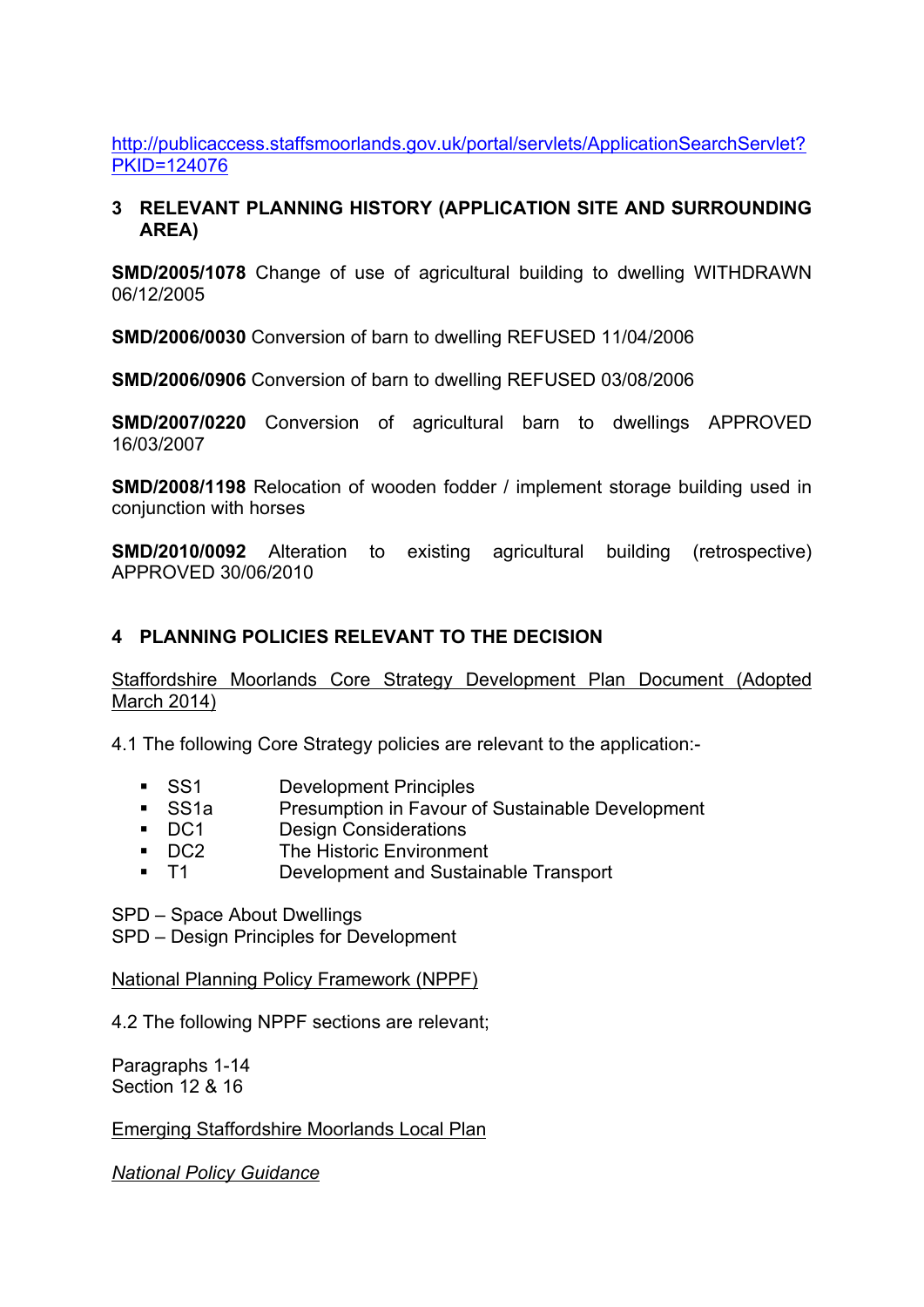4.3 Paragraph 48 of the newly adopted NPPF states that:

*"…decision-takers may also give weight to relevant policies in emerging plans according to:*

- *the stage of preparation of the emerging plan (the more advanced the preparation, the greater the weight that may be given);*
- *the extent to which there are unresolved objections to relevant policies (the less significant the unresolved objections, the greater the weight that may be given); and*
- *the degree of consistency of the relevant policies in the emerging plan to the policies in this Framework (the closer the policies in the emerging plan to the policies in the Framework, the greater the weight that may be given).*

#### *Local Plan process*

4.4 The Council agreed to publish the Local Plan Submission Version for representations in February 2018. At this point, the Council agreed that the Local Plan was "sound". Formal representations were then invited from residents, businesses and other stakeholders to provide them with the opportunity to support or challenge the soundness or legal compliance of the Local Plan. This stage in the process followed three previous public consultations since 2015 which had informed the preparation of the Local Plan alongside a comprehensive evidence base.

4.5 In June 2018, the Council subsequently agreed to submit the Local Plan Submission Version to the Secretary of State for examination. An examination in public will now be held this Autumn in order to determine whether the Local Plan is sound and legally compliant. Subject to the findings of the appointed inspector, the Local Plan is expected to be adopted in the Spring of 2019. At his point, it will supersede the adopted Core Strategy and become part of the statutory development plan for the District.

4.6 In this context, the Council's position on the weight to be given to the policies contained in the Local Plan Submission Version in terms of the three criteria set out in Paragraph 48 of the NPPF is as follows:

- The stage of preparation the Local Plan is now at an advanced stage of preparation as the Council has submitted it to the SoS for examination
- The extent to which there are unresolved objections to relevant policies this varies depending on the policy in question. The Officer Comments section of this report identifies the level of outstanding objections to each policy and recommends the amount of weight to be given to them at this stage in the process
- The degree of consistency of policies with the NPPF given that the Council has submitted a Local Plan that it considers to be sound, all policies are deemed to be consistent with the NPPF.

#### *Emerging Policies*

4.7 The following policies are considered to be relevant to this application: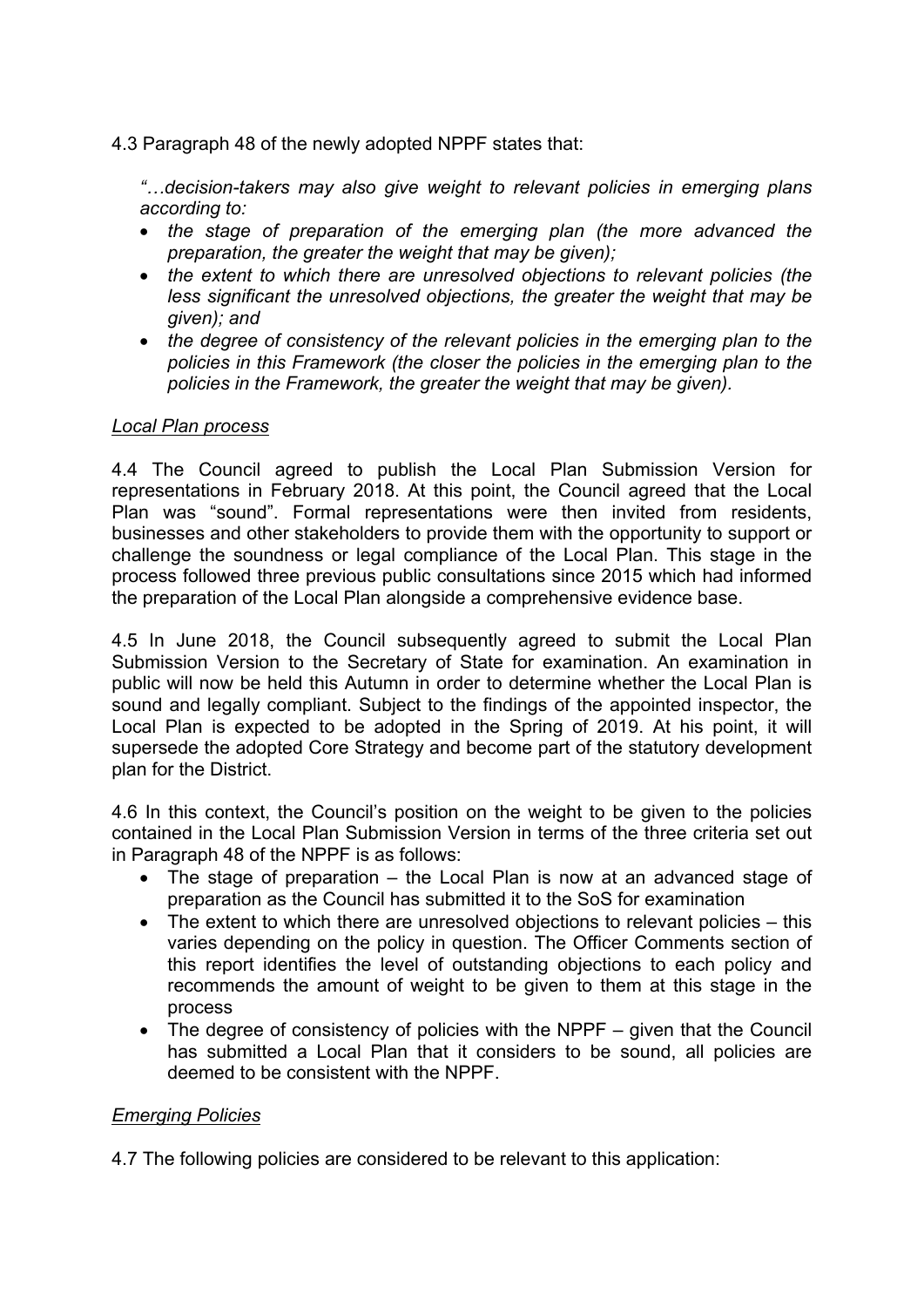- SS1 Development Principles
- SS1a Presumption in favour of sustainable development
- SS2 Settlement Hierarchy
- SS10 Other Rural Areas Strategy
- DC1 Design Considerations
- T1 Development and Sustainable Transport

### **5 CONSULTATIONS CARRIED OUT**

| Site Notice Expires:           | 07/09/2018                        |
|--------------------------------|-----------------------------------|
| <b>Neighbour Notification:</b> | Expires 13/09/2018                |
| Press Notice:                  | Cheadle & Tean Times (22/08/2018) |

5.1 A Site notice has been displayed, a notice advertised in the local newspaper (Cheadle & Tean Times, 22/08/2018) and letters sent to neighbours.

#### **Neighbour comments**

5.2 No objections have been received by members of the public in relation to this application. Three members of the public have written in support of this application stating the following:

- Design and visual impairment The proposed development will not be seen from the road and has been sympathetically designed, and essentially effects no one.
- Living conditions of local people It will substantially improve the living conditions of one local person, Mr Arnold, who is in a Nursing Home following a stroke and wishes to return home. I don't believe it will affect the living conditions of any other local people.
- Loss of privacy to others, light pollution, traffic issues, landscape and ecology - I don't consider there to be any impact on these issues.
- Effect on listed buildings and Conservation Area The design will have little or no effect on any nearby listed buildings or the Conservation Area,
- Disabled Access The whole point of the application is to provide disabled access and facilities for a long standing local resident and to allow him to return home from a nursing home after having a severe stroke.
- I support the application
- This proposed extension will be to enable my dad to be cared for in his own home by his family instead of being in a care home environment. The extension will be at the rear of the property and not visible to local residents. The extension will also be sympathetically built in keeping with the surrounding properties preserving the character of the village. I hope that Staffordshire Moorlands District Council have some compassion to take into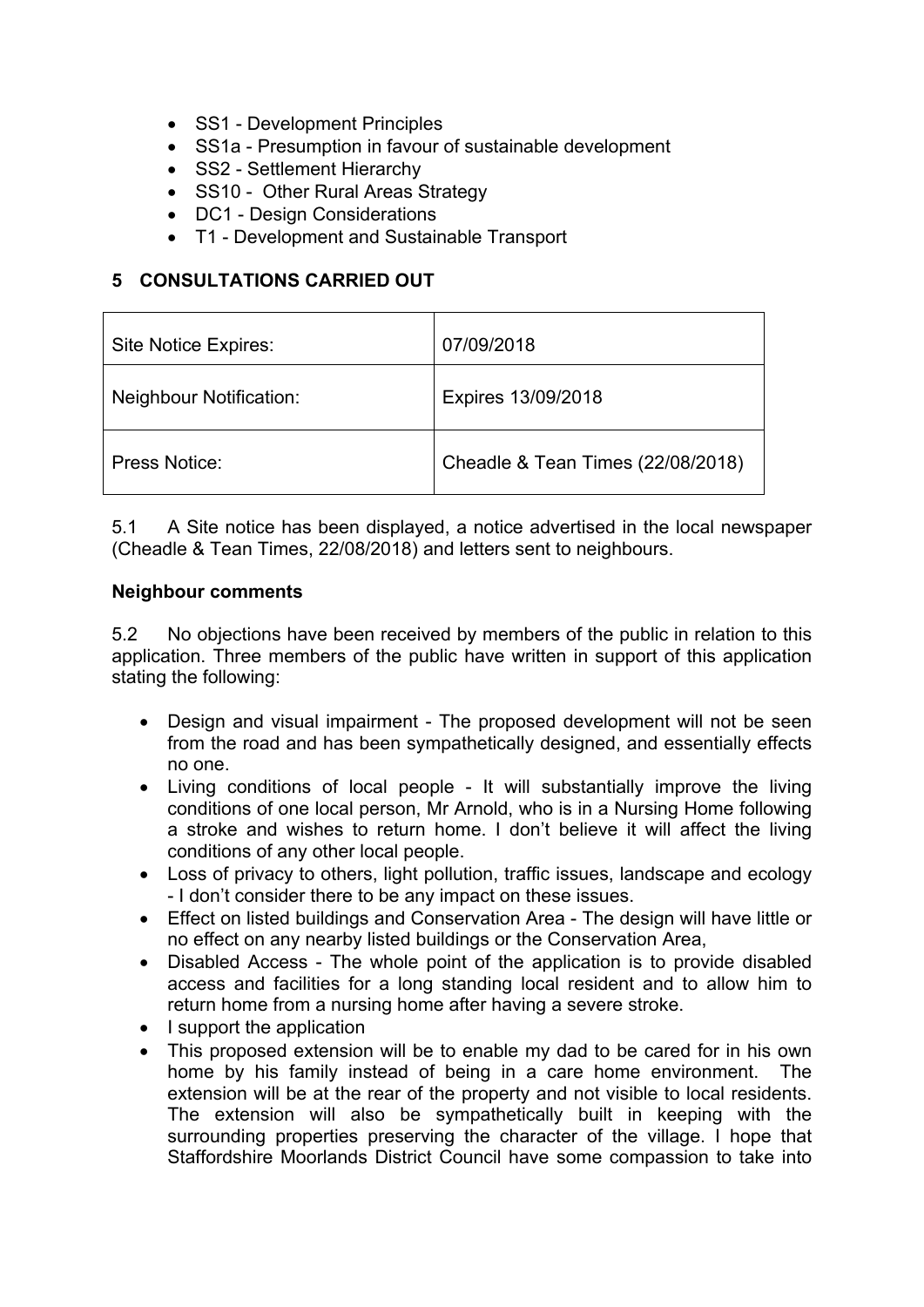account the genuine reason for this proposed extension and allow permission for the extension to be granted.

• I fully support the planning proposal. The extension is at the rear of the property and in keeping with the main building but more importantly the reason the extension needs to be built is to get Mr Arnold back to the area he has lived in for years and back with his family so they can give him all the care and attention Mr Arnold deserves

#### **Consultee Responses**

| <b>Consultee</b>              | <b>Comment</b>                                                                                                                                                                                                                                                                                                                                                                                                                                                                                                                                                                                                                                                                                                                                                                                                                                                                                                                                                                                                                                                                                                                                               | <b>Officer</b><br><b>Response</b>          |
|-------------------------------|--------------------------------------------------------------------------------------------------------------------------------------------------------------------------------------------------------------------------------------------------------------------------------------------------------------------------------------------------------------------------------------------------------------------------------------------------------------------------------------------------------------------------------------------------------------------------------------------------------------------------------------------------------------------------------------------------------------------------------------------------------------------------------------------------------------------------------------------------------------------------------------------------------------------------------------------------------------------------------------------------------------------------------------------------------------------------------------------------------------------------------------------------------------|--------------------------------------------|
| Severn Trent<br>Water         | No objections                                                                                                                                                                                                                                                                                                                                                                                                                                                                                                                                                                                                                                                                                                                                                                                                                                                                                                                                                                                                                                                                                                                                                | further<br><b>No</b><br>action<br>required |
| Oakamoor<br>Parish<br>Council | Oakamoor Parish Council have reviewed the<br>application in detail, and make the following<br>comments:<br>Design & Construction<br>The proposed extension is small in size<br>$\circ$<br>and single storey - the applicants and<br>their agent appear to have prepared a<br>minimally sized scheme to meet their<br>needs<br>The proposals to build the walls in<br>$\circ$<br>coursed stone, the roof in pitched plain<br>blue black tiles and the door & windows<br>in timber, are congruous with the<br>existing building, and should not create<br>the appearance of an extension<br><b>Visual Amenity</b><br>The proposed extension will not be<br>$\circ$<br>obtrusive, and, as a consequence of its<br>siting, will not be easily seen from public<br>vantage points, ie Churnet View Road<br>and the B5417<br>We do not foresee any negative effects<br>$\circ$<br>on neighbours visual amenity<br><b>Conservation Area</b><br>Whilst the property lies within the<br>$\circ$<br>Conservation Area, we do not see any<br>adverse effect of the development on<br>the character and appearance of the<br>Conservation Area or its heritage<br>assets | <b>Noted</b>                               |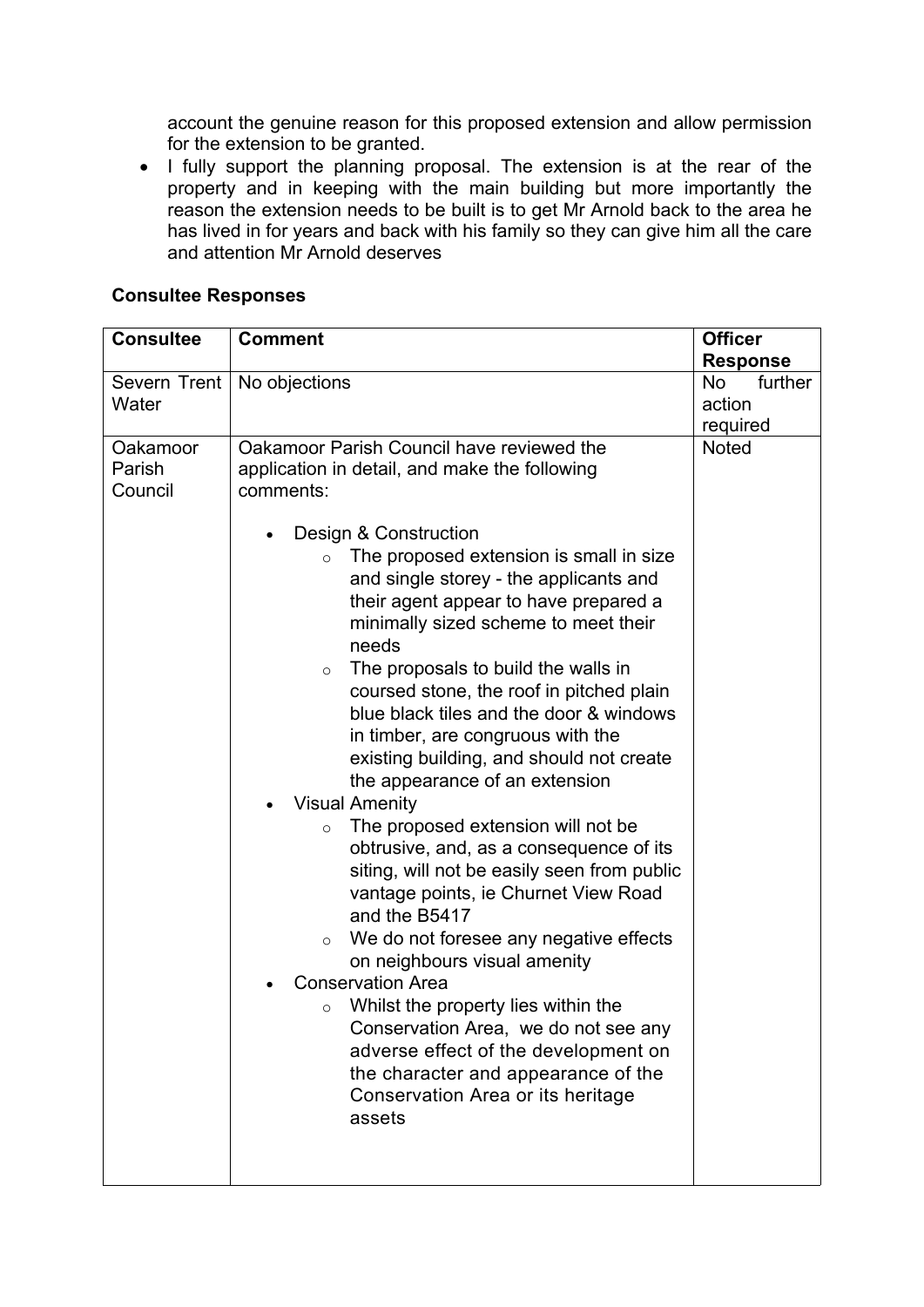| Conservation<br>Liaison<br>Panel | We have been made aware of substantial support<br>from parishioners for this application. We have not<br>been made aware of any objections.<br>In conclusion, Oakamoor Parish Council support this<br>application without reservation.<br>REFUSE. Design guidance requires that buildings are<br>normally converted without extension. This building<br>has already had an extension which is its limit. A<br>further extension harms the character of the original<br>building. The location and design is inappropriate.                                                                                                                                                                                                                                                                                                                                                                                                                                                                                                                                                                                                                                                                                                                                                                                                                                                                                                                                                                                                                                                                                                                                                                                                                                                                                                                                               | Impact upon<br>Conservation<br>Area to<br>be<br>weighed<br><i>in</i><br>the planning<br>balance                                      |
|----------------------------------|--------------------------------------------------------------------------------------------------------------------------------------------------------------------------------------------------------------------------------------------------------------------------------------------------------------------------------------------------------------------------------------------------------------------------------------------------------------------------------------------------------------------------------------------------------------------------------------------------------------------------------------------------------------------------------------------------------------------------------------------------------------------------------------------------------------------------------------------------------------------------------------------------------------------------------------------------------------------------------------------------------------------------------------------------------------------------------------------------------------------------------------------------------------------------------------------------------------------------------------------------------------------------------------------------------------------------------------------------------------------------------------------------------------------------------------------------------------------------------------------------------------------------------------------------------------------------------------------------------------------------------------------------------------------------------------------------------------------------------------------------------------------------------------------------------------------------------------------------------------------------|--------------------------------------------------------------------------------------------------------------------------------------|
| Conservation<br>Officer          | The property is a converted stone/brick field barn<br>located in the Oakamoor Conservation Area. The<br>building is prominent in the area, visible from Church<br>Bank and when viewed from Churnet View Road it is<br>read as part of a cluster of buildings on the hillside<br>next to the Listed former police station and Holy<br>Trinity Church. The barn is a simple, rectangular<br>stable with hay store above and the conversion<br>allowed the construction of an extension on the<br>eastern gable following its linear form. The building<br>contributes to the character and appearance of the<br>Conservation Area and forms part of the setting of<br>nearby Listed Buildings.<br>The Council's adopted guidance on the conversion of<br>rural buildings requires conversions to work within the<br>shell of the existing building and extensions<br>discouraged. This property has already received a<br>sizeable extension but it has allowed the agricultural<br>character of the building to be retained and it<br>compliments the form and proportions of the original<br>barn.<br>The application seeks a further extension to the barn<br>which will be large in relation to the size and<br>proportions of the original barn and introduce a side<br>extension which will disrupt the linear form. The size<br>of the extension will be more than half of the footprint<br>of the original barn and of a width that is greater than<br>the original gable. It will dominate the property, will<br>conceal historic stone walling and breach the eaves.<br>The design, proportion and siting fail to relate to the<br>agricultural character of the building and will be<br>visually harmful. The extension will be visible from<br>Church Bank.<br>The application has been reported to Conservation<br>Liaison Panel who objected to the scheme. | Impact upon<br>Conservation<br>Area<br>and<br>Listed<br><b>Buildings</b><br>to<br>weighed<br>be<br>the<br>in.<br>planning<br>balance |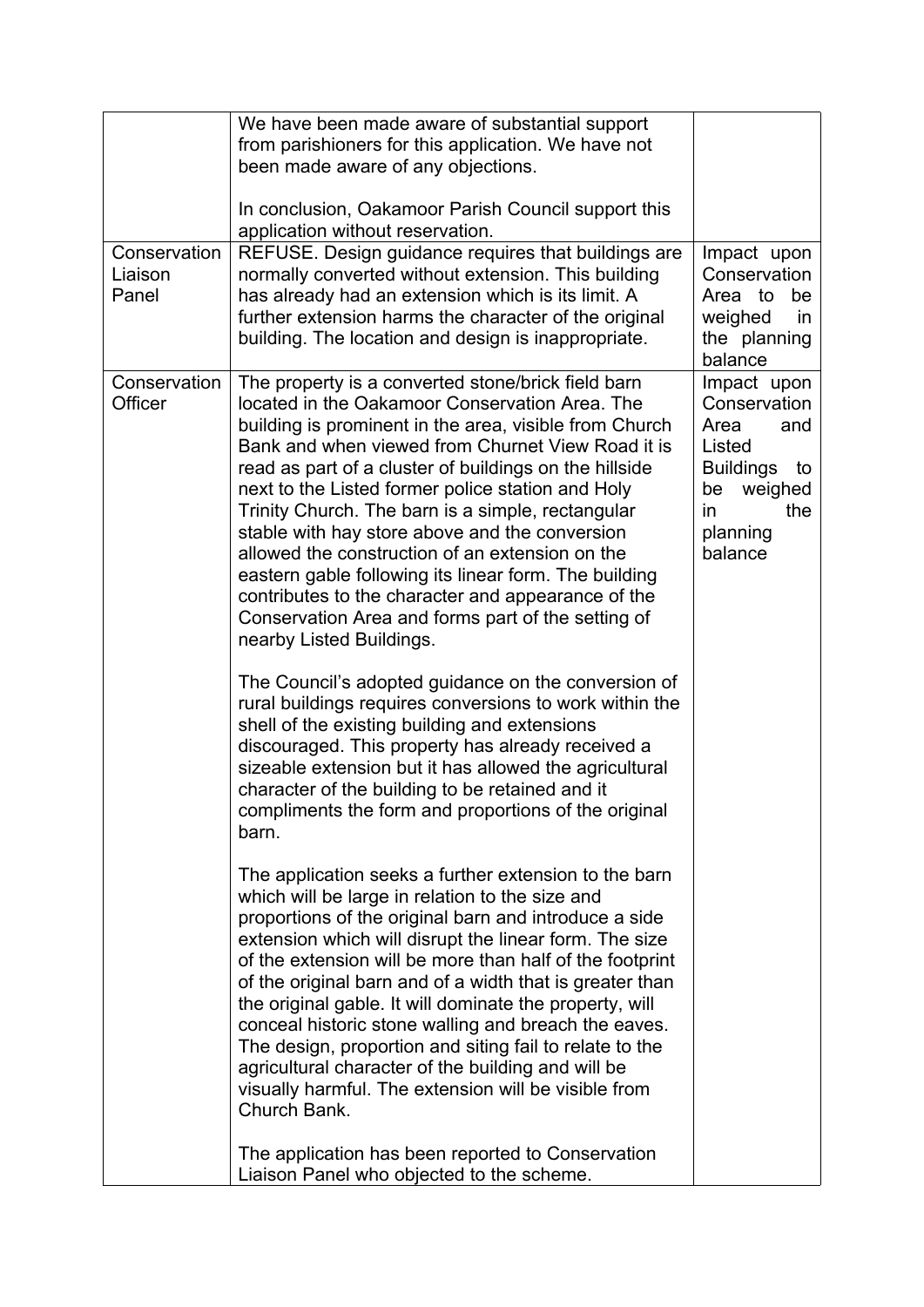| Harmful to the character and appearance of the<br>Oakamoor Conservation Area and setting of adjoining<br>Listed Buildings (less than substantial). |
|----------------------------------------------------------------------------------------------------------------------------------------------------|
|----------------------------------------------------------------------------------------------------------------------------------------------------|

# **6 OFFICER COMMENT AND PLANNING BALANCE**

# **Policy Context**

6.1 The Local Planning Authority is required to determine applications in accordance with the Development Plan, unless there are material circumstances which indicate otherwise and, in determining these applications, it shall have regard to the provisions of the Development Plan, in so far as they are material to the application and to any other material considerations.

6.2 Core Strategy policies SS1 and SS1a identify that developments should contribute positively to social, economic and environmental improvements as well as establishing a presumption in favour of sustainable development, in line with the National Planning Policy Framework where: (1) planning applications that accord with policies within the Core Strategy will be approved without delay and (2) where there are no relevant policies or they are out of date, the Council will grant planning permission unless material considerations indicate otherwise considering:-

- I. Any adverse impacts of granting permission would significantly and demonstrably outweigh the benefits, when assessed against the policies in the NPPF taken as a whole, or;
- II. Specific policies in within the Framework indicate that development should be restricted.

6.3 Core Strategy Policy SS6b relates to Smaller Villages, of which Oakamoor is one. This policy states that provision will be made only for appropriate development which meets local social or economic needs of the settlement.

#### **Main Issues**

6.4 The key issues for consideration in the assessment of this application are;

- The principle of development;
- Impact of the proposed development on the character and appearance of the dwelling in its own right (design) and wider surrounding area/visual impact;
- Impact of the proposed development upon residential amenity;
- Impact of the proposed extension upon the character and appearance of the Conservation Area.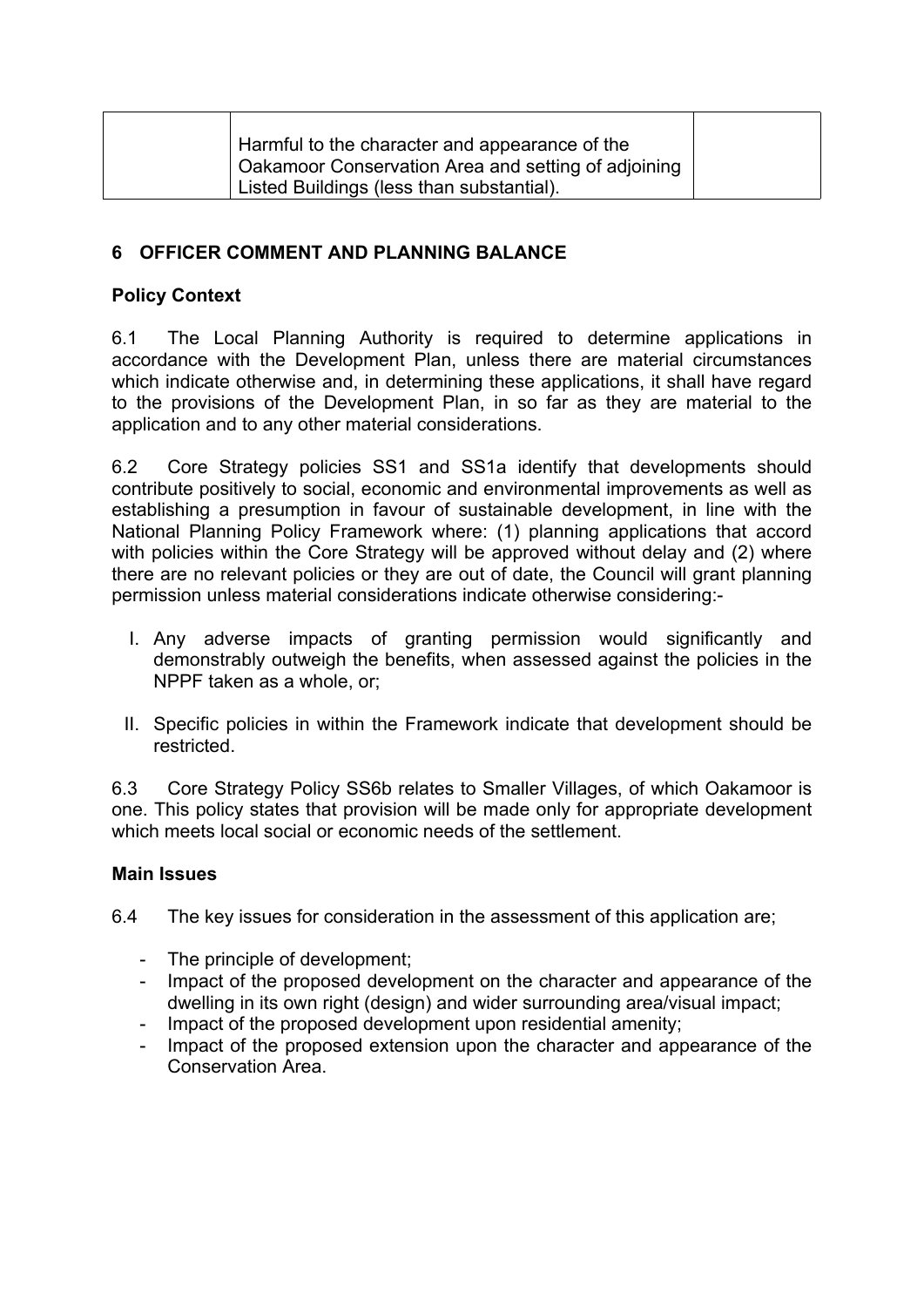# **Principle of Development**

6.8 For the purposes of planning policy consideration, the application site is located outside the development boundary within open countryside. It should be determined in accordance with Policy SS6b, Smaller Villages Area Strategy.

# **Design and Visual Impact (Character and Appearance)**

6.9 Core Strategy policy DC1 requires all new developments to be of a high quality design and add value to the local area. Proposals should be designed to respect the site and surroundings and promote a positive sense of place. DC1 also requires that development should protect the amenity of the area, including residential amenity, in terms of satisfactory daylight, sunlight, outlook, privacy and soft landscaping.

6.10 The NPPF (Chapter 12) specifies that highlights the importance of good design and states that design quality should be considered throughout the evolution and assessment of individual proposals.

6.11 The Council's Supplementary Planning Guidance Design Principles for Development in the Staffordshire Moorlands – New Dwellings and Extensions to Dwellings, gives guidance about matters to be taken into consideration when assessing a proposal for good design.

6.12 The Design Guide SPD sets out that smaller buildings have fewer options for extension and can reach a threshold point beyond which further extension is not possible without destroying the original character of the building. Further, it states that when converting traditional buildings (such as the barn in this application), new uses should not normally require the construction of extensions or ancillary buildings. Similarly, the Design Principles for Development SPD states that conversions should be within the shell of the existing building, extensions will be discouraged; where essential, extensions should be small and unobtrusive. The application form which accompanies the planning application sets out that the building materials will be natural stone and a Staffordshire blue slate with timber window frames, to match with the existing dwelling.

6.13 The existing dwelling is a detached barn which already has a brick built extension to the side. It is a single storey building with a simple linear form and has a modest gable roof. The proposed extension does not respect the linear form of development and proposes an L-shaped arrangement with a gable structure at right angles to the main dwelling.

6.14 It is not considered that this type of extension is proportionate to the original barn and detracts from its simple linear form. The proposed extension ridge level is higher than the existing eaves of the barn and its width is greater than half of the original width, resulting in an over dominant extension.

6.15 Overall, it is not considered that the proposed extension is of a high quality design which accords with Policy DC1 of the Core Strategy.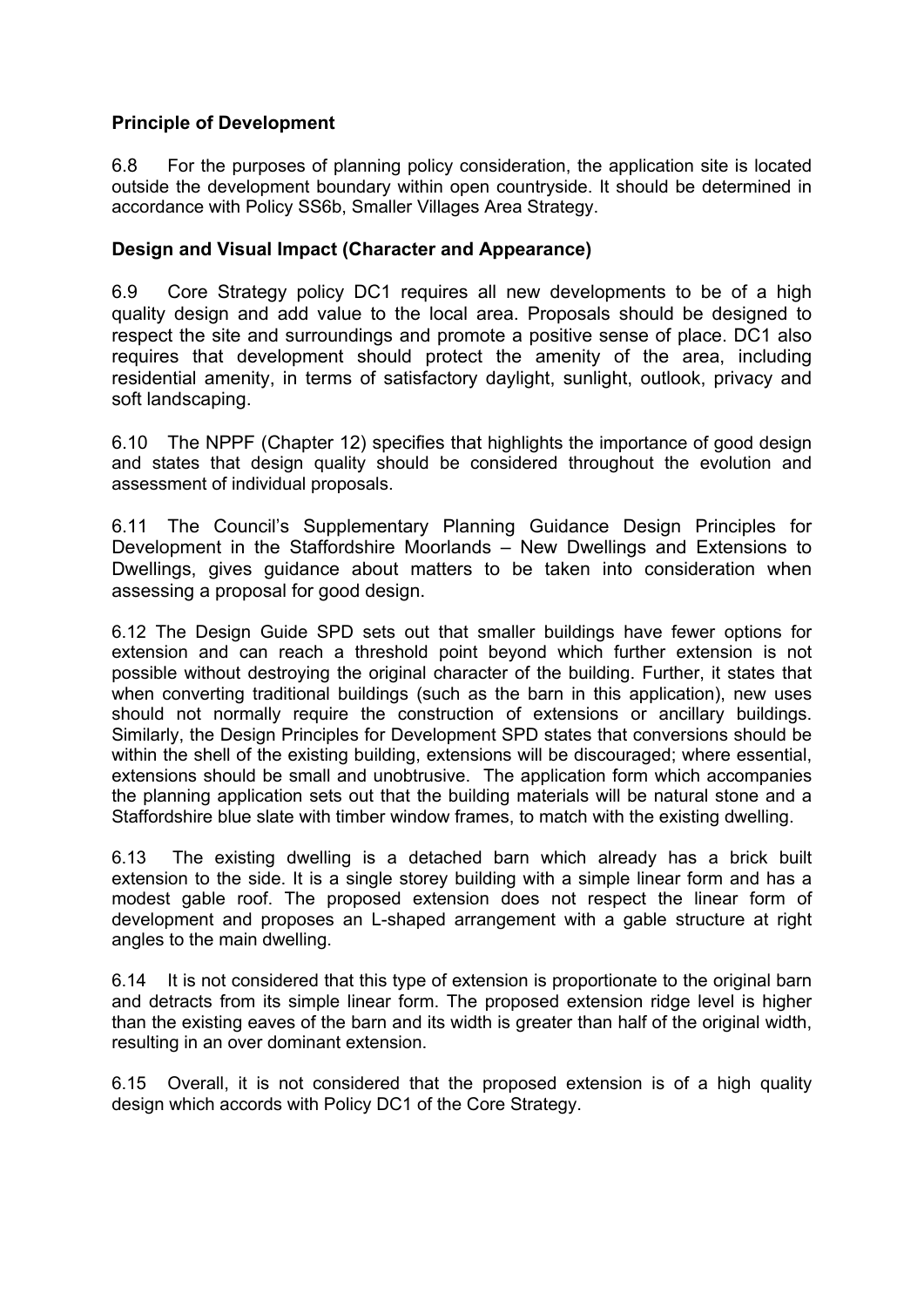# **Residential Amenity**

6.16 Policy DC1 of the CS seeks, amongst other things, to protect residential amenity. Bullet point 'f' of para. 127 of the NPPF requires a good standard of amenity for all existing and future occupants of land and buildings to be achieved.

6.17 The application is located within close proximity to Sunnyside and The Old Police House, which are a pair of semi-detached dwellings located to the east. The neighbouring dwellings sit at a lower elevation to the application site. At its closest, the barn is 17m from the neighbouring dwellings, one of which is listed. There is a small window serving the wetroom which faces towards the neighbouring dwellings. Given that the window serves a WC, it is recommended that obscure glazing is conditioned, should the application be approved, in order to preserve the amenity of neighbouring dwellings.

6.18 Overall, it is not considered that the proposed development would cause harm to neighbouring amenity and accords with Policy DC1 of the Core Strategy.

#### **Heritage**

6.19 Core Strategy Policy DC2 relates to the historic environment It seeks to safeguard and enhance the historic environment including Conservation Areas by resisting development which would be harmful to its special character.

6.20 The Council's Conservation Officer has commented on the application and it has also been considered by the Conservation Liaison Panel. The Conservation Liaison Panel consider that the location and design of the proposed extension is inappropriate and harms the original dwelling.

6.21 The Council's Conservation Officer has reviewed the proposals and has expressed concerns on a number of issues. There is concern that the proposed extension will harm the character of the Conservation Area and setting of the adjacent Listed buildings. It is also considered that it will disrupt the linear form of the building, being more than half the footprint of the existing barn, having a width greater than half of the existing gable, breaching the eaves height, dominating the property and concealing the historic stone wall of the original barn.

6.22 Overall, it is considered that the proposed development does not accord with Policy DC1 or DC2 of the Core Strategy and causes 'less than substantial harm' to the identified heritage assets. Under the provisions of the NPPF this harm needs to be weighed in the planning balance against any public benefits of the scheme. In this case the benefits of the scheme will be entirely private to the applicant and therefore the harm cannot be outweighed by the benefits and planning permission should not be granted.

#### **Other Matters**

6.23 This application is accompanied by documents relating to the applicant's medical health condition which means they are currently unable to live in the dwelling. There is no current advice in the NPPF relating to personal circumstances. The most recent government guidance can be found in the former PPS1: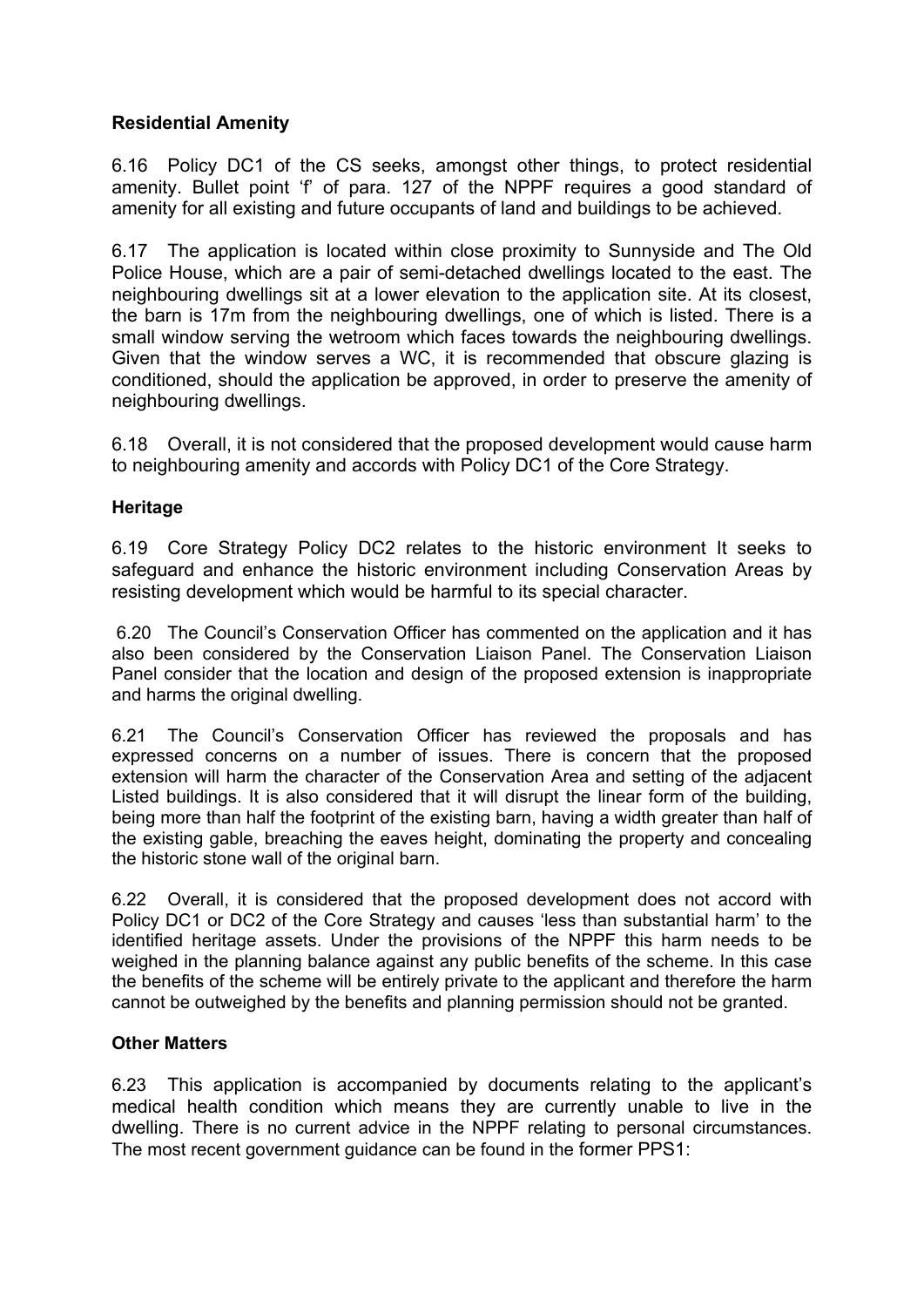*Unless otherwise specified, a planning permission runs with the land. Exceptionally, however, the personal circumstances of an occupier, personal hardship, or the difficulties of businesses which are of value to the welfare of the local community, may be material to the consideration of a planning application. In such circumstances, a permission may be made subject to a condition that it is personal to the applicant. Such arguments will seldom outweigh the more general planning considerations, however.*

6.24 Officers note that unfortunately the circumstances which the applicant finds themselves in, living in a nursing home or sheltered accommodation and not being able to move back home until adaptations have been made to accommodate their needs, are not completely uncommon amongst the elderly population. Therefore it is not considered to be a particularly exceptional case which is unique to this individual. Although the personal circumstances of the applicant are a material consideration, these must be weighed against the NPPF policy in respect of heritage assets in the planning balance. As noted above the less than substantial harm must be balanced against public benefits of the scheme and the applicants personal circumstances are purely private. The benefit to the applicant would be limited to the length of their occupation of the property whereas the harm to the heritage assets and the character and appearance of the building would be permanent.

# **Conclusion and Planning Balance**

6.25 The application seeks planning permission for the extension of an existing barn conversion to provide ground floor bedroom and wetroom facilities for a disabled occupant.

6.26 The proposal would result in harm to the original character of the building and harm to the Conservation Area in which the building is located. These issues are considered to cause harm to the wider public enjoyment of the Conservation Area and amount to 'less than substantial harm' which is referred to in the NPPF. This must be balanced against the public benefits of the proposal.

6.27 The applicant's personal circumstances are a material planning consideration which must be weighed in the planning balance. Whilst sympathy is given to the applicant's current situation, it is not considered that these personal circumstances are unique or exceptional, as unfortunately there are many people no longer able to live in their own home due to failing health and debilitating medical conditions. Therefore, whilst consideration of this circumstance has been made, it is not considered sufficient to outweigh the other material considerations in the planning balance.

6.28 It is not considered that the needs of the special medical needs of the individual outweigh the harm caused to the Conservation Area and setting of Listed Buildings in this case, as such the application is recommended for refusal.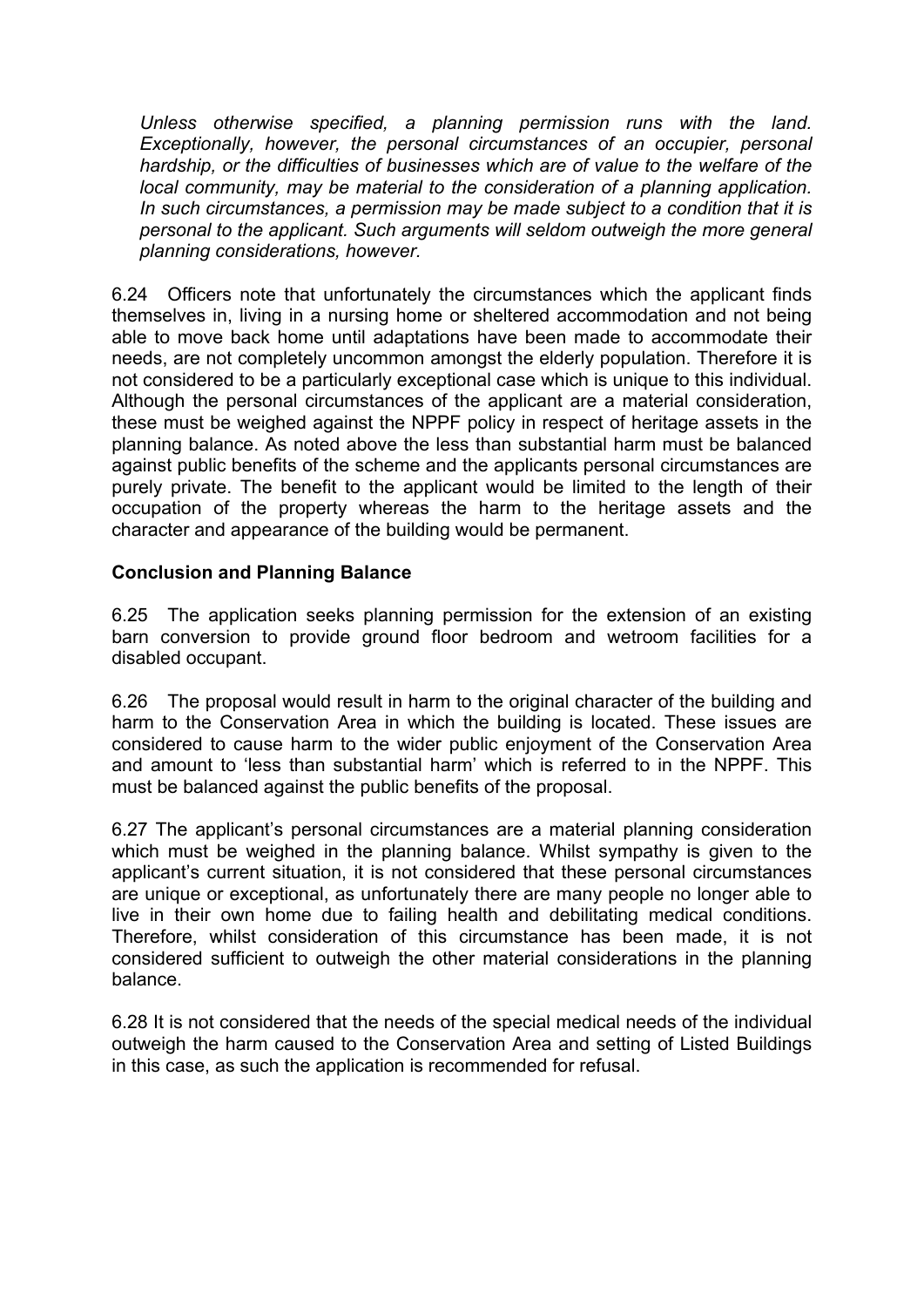# **7 OFFICER RECOMMENDATION**

**A. That Full Planning Permission is REFUSED for the following reasons:**

**1. The development is harmful to the Conservation Area and setting of nearby Listed Buildings. The design is inappropriate and harmful to the original character of the dwelling because it detracts from the simple linear form, is out of proportion with the property and conceals the historic stone wall. This amounts to less than substantial harm which is not outweighed by the public benefits of the scheme. The proposal is therefore contrary to policies DC1 and DC2 of the Staffordshire Moorlands Core Strategy and NPPF policy.**